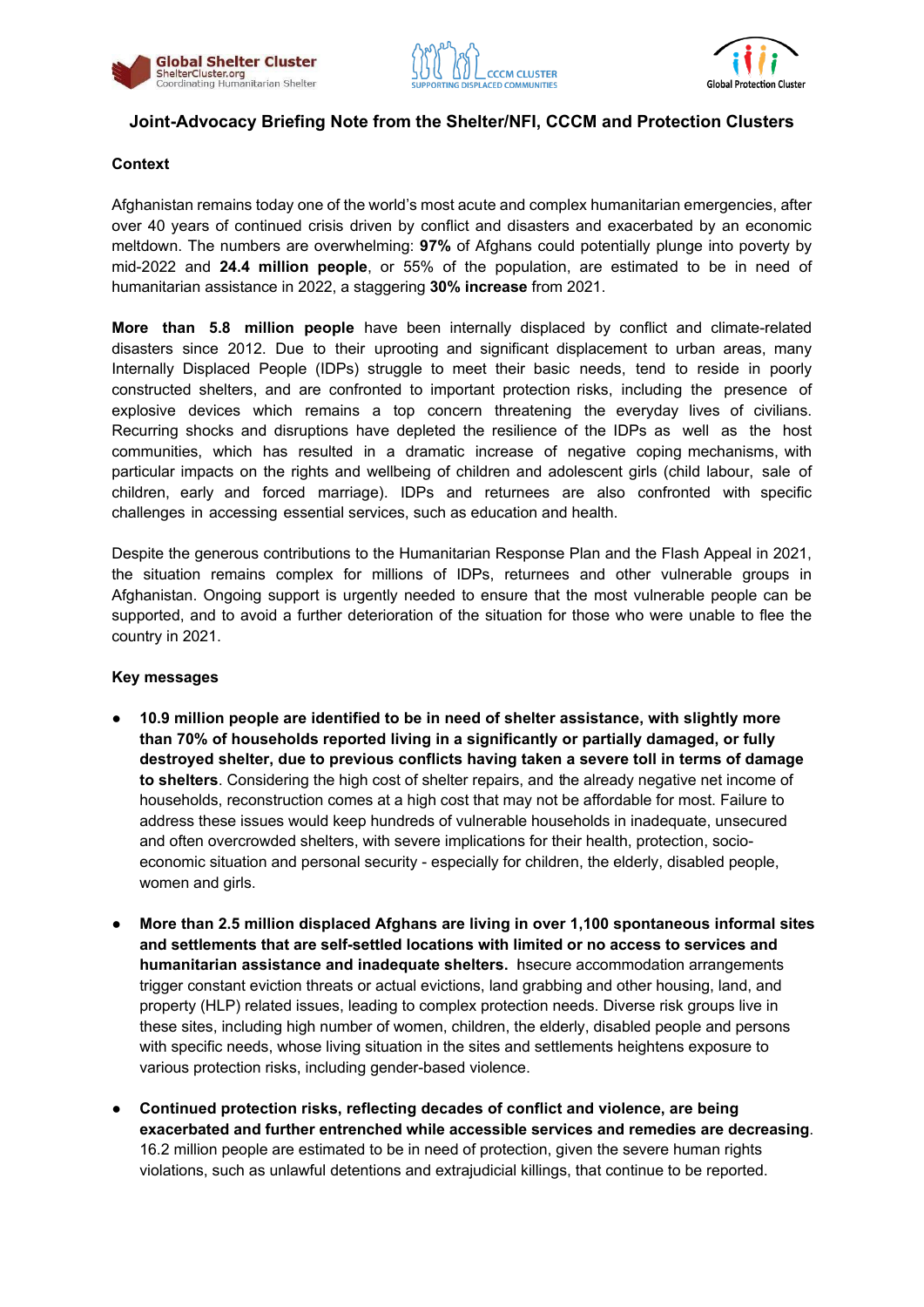Restrictions on women and girls' rights and freedoms are also increasing their risks of being confronted to gender-based violence.

● **Millions of Afghans are confronted to climate-related disasters and winters are reported to become harsher.** This means that winter assistance is increasing, but that the timely start of activities is crucial to ensure the life-saving activities can be planned and implemented.

### **Recommendations**

**1. Ensure fast commitments and disbursements of funds for the 2022 Humanitarian Response Plan, to allow operational actors, including local and national partners, to provide the needed assistance in a timely and efficient manner. Meaningful investments in local partners' operation and capacity are critical.**

- Meeting the most pressing needs of IDPs could contribute to avoiding secondary and/or multiple displacements, and ultimately drive the conditions for durable solutions.
- By providing repairs to damaged homes, underlying drivers of needs could be partially addressed. Adequate shelter provision also contributes to positive outcomes in other sectors, such as health, livelihoods and protection.
- Winterization activities could start on time and translate into saving lives allowing families to withstand the winter season.
- Scaling up multi-dimensional protection programming, including on forced evictions, HLP issues<sup>[1](#page-1-0)</sup> and tenure documentation, is urgently needed given the breadth of protection risks.
- The deployment of mine action teams to previously restricted areas is critical to ensure that civilians returning can do so in a safe manner.

## **2. Funds allocated for CCCM will enable partners to scale up urgently needed CCCM activities, to provide protection and a coordinated multi-sectoral response for displaced people residing in informal settlements and urban settings, as well as advocating for durable solutions.**

- Area-based and mobile site management approaches will enhance access to basic services and protection for displaced populations, including high-risk groups.
- Site care and maintenance activities will improve the living conditions of displaced populations and minimise protection risks, especially for diverse women and girls (single women, adolescent girls, women and girls with disabilities, female headed households, older women etc…) with specific needs.
- Establishing community governance structures will enhance participation and representation of displaced communities, including women and other at-risk groups.
- IDP sites and informal settlements are a last resort for displaced populations, and CCCM partners and humanitarian actors should actively seek interim or durable solutions –including protection, risk-sensitive reintegration, resettlement, or returns assistance.

### **3. Realising the centrality of protection is absolutely critical to ensuring an effective humanitarian response in Afghanistan.**

- Alongside specialised and stand-alone protection services, integrated protection focused interventions must be systematically embedded across different areas of humanitarian action, from shelter programmes to site management initiatives.
- Not only will such efforts support more impactful humanitarian efforts, better meeting the profound needs of communities, but they will also serve as a key conduit through which protection actors can continue programming across the nexus amidst a difficult operating environment.

<span id="page-1-0"></span> $1$  HLP issues are related to lack of access to suitable land and adequate shelter and housing, insecurity of tenure and HLP disputes.